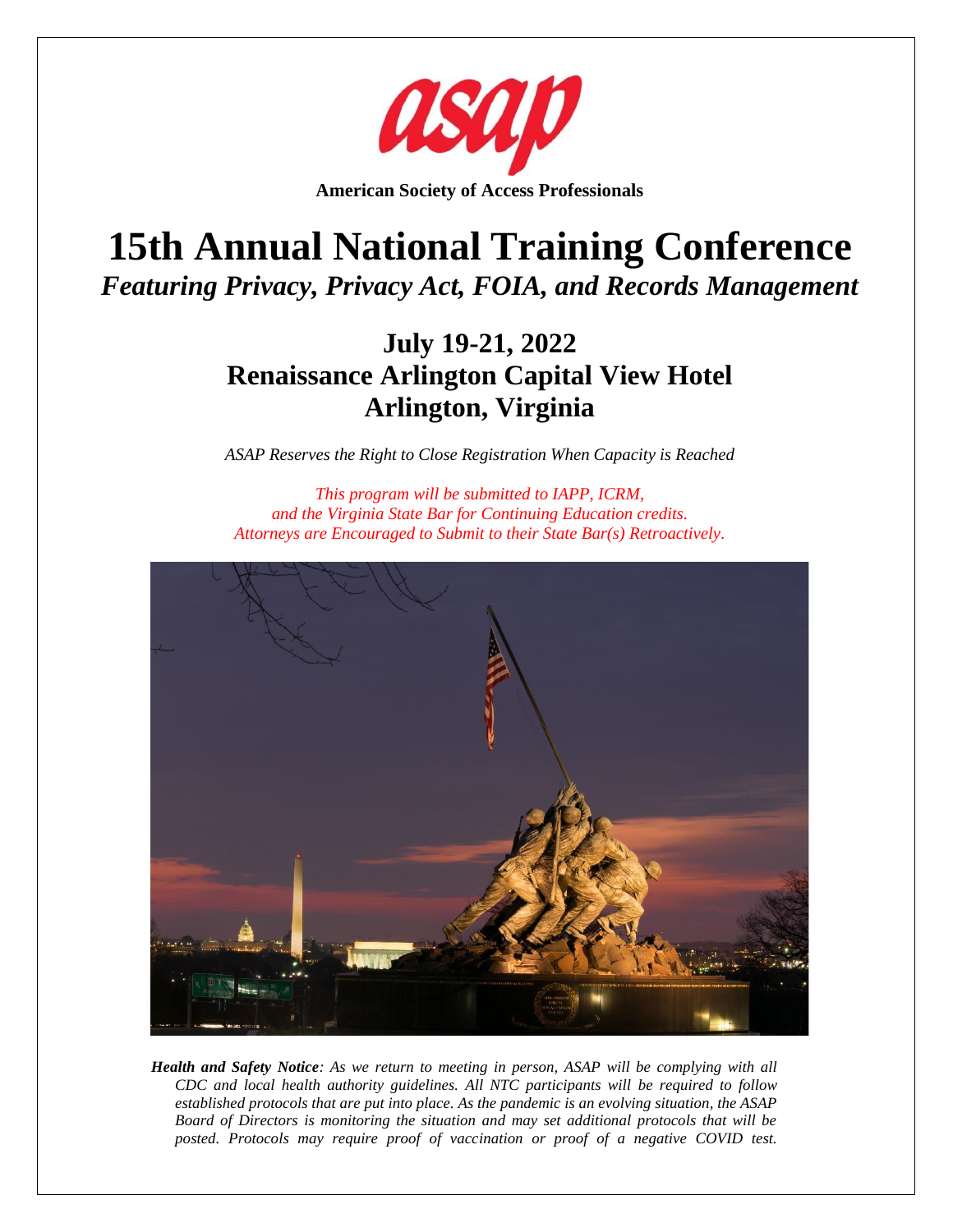|  |  | <b>Table of Contents</b> |
|--|--|--------------------------|
|--|--|--------------------------|

#### *ABOUT ASAP*

Founded in 1980, ASAP [\(www.accesspro.org\)](http://www.accesspro.org/) is a professional, educational society dedicated to advancing awareness of government information issues and increasing the professionalization of its membership. The ASAP membership primarily comprises federal government information officers and specialists, processors and counsel who administer the Freedom of Information Act, Privacy Act, Executive Orders, and other government information access statutes and regulations, as well as those with records management responsibilities. A smaller but very active group of members are from public interest groups with strong interests in the success of open government laws. For more information about ASAP, please visit the FAQ section.

#### *ABOUT ASAP TRAINING*

ASAP educational programs are highly respected as they bring practical and relevant information for all access professionals through formal training programs, instructor–led sessions, information exchange, problem solving, and networking. ASAP programs are open to the public.

This training program is designed to address the educational and developmental needs of all individuals dealing with access statutes, privacy issues and records management. The National Training Conference (NTC) blends basic, mid-level, and advanced sessions over three days. Instructor-led classes detail the practical every-day applications of the access statutes and records management. Professional development sessions may be included. A special feature of the NTC is the agency-specific session. The NTC began in 1991 as the Western Regional Training Conference and was held in various cities in the West through 2007. Demographics no longer supported holding the training only in western locations. In 2008, the name was changed to the National Training Conference, and the training was held in Orlando, Florida. In 2013, ASAP moved the NTC to the Washington, D.C. area, combining it with its annual Training Series, which has been held in the area. Due to the COVID-19 pandemic NTC was held as a virtual event in 2020 and 2021.

#### *WHO SHOULD ATTEND?*

Over the last ten years, every cabinet-level Department has sent employees to this training program. In addition, numerous independent agencies have participated in ASAP training. Various requester organizations send representatives and participate on the panels with experts from the federal agencies. From new to seasoned professionals, anyone who deals with Freedom of Information Act, Privacy Act or other access statues should attend, including records managers, search coordinators and paralegals. If you deal with government information on a full-time, parttime or as an adjunct responsibility, this training is for you.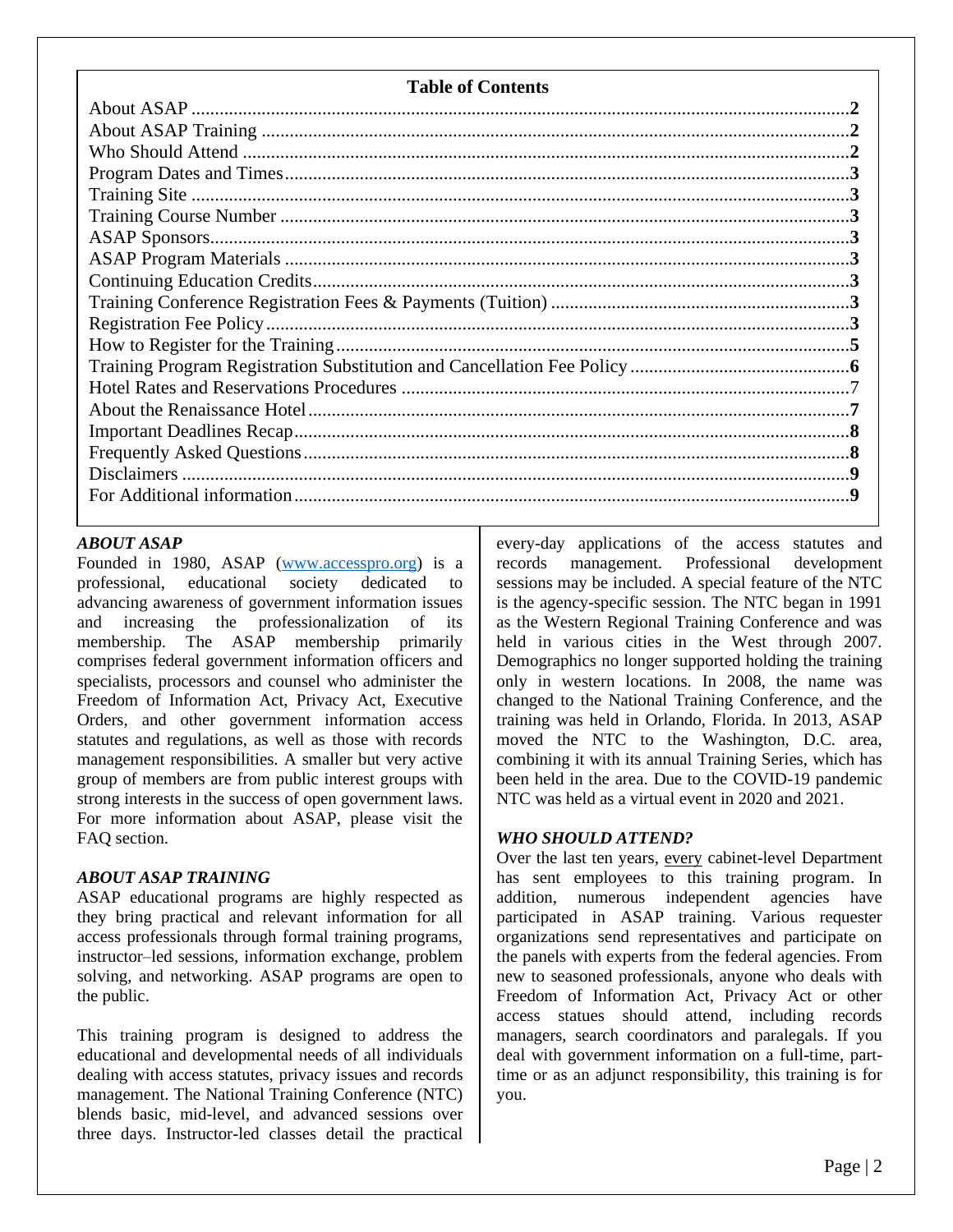#### *PROGRAM DATES AND TIMES*

The event will run from July 19-21, 2022.

Program check-in will begin at 7:30 p.m. - 9:00 p.m. on Monday, July 18 for those staying at the hotel. It is also scheduled for each morning beginning at 7:30 a.m. The educational sessions are on Tuesday, Wednesday, and Thursday from 9:00 a.m. - 4:30 p.m. each day. Times may be adjusted slightly as programming is finalized and bonus classes may be scheduled for the 8:00 a.m. hour.

#### *TRAINING SITE*

Renaissance Arlington Capital View Hotel 2800 South Potomac Avenue Arlington, Virginia 22202 Tele: 703-413-1300 [http://www.marriott.com/hotels/travel/waspy](http://www.marriott.com/hotels/travel/waspy-renaissance-arlington-capital-view-hotel/)[renaissance-arlington-capital-view-hotel/](http://www.marriott.com/hotels/travel/waspy-renaissance-arlington-capital-view-hotel/)

#### *TRAINING COURSE NUMBER*

The course is #1621.

#### *ASAP SPONSORS*

As in the past, ASAP sponsors will be available on site to offer the latest information and demonstrations in FOIA and Privacy Act products and services.

#### *ASAP PROGRAM MATERIALS*

Confirmed registrants will be directed to a web site to download the program presentations usually the week **PRIOR** to the course dates. (Dependent on speaker presentations availability.)

#### *CONTINUING EDUCATION CREDITS*

IAPP – This program will be submitted to the International Association of Privacy Professionals (IAPP) for Continuing Privacy Education (CPE) credits.

ICRM – This program will be submitted to the Institute of Certified Records Managers for Certification Maintenance Points (CMP). CMPs awarded for previous NTCs are:

| $2019 = 18.5$ credits | $2017 = 18.5$ credits |
|-----------------------|-----------------------|
| $2018 = 16.5$ credits | $2016 = 18.5$ credits |

CLE – This program will be submitted for Virginia CLE. Attorneys are encouraged to submit this program and materials to their state bar(s) for retroactive credit. Virginia CLE credits awarded for previous NTCs are:

| $2021 = 16.5$ credits | $2018 = 8.5$ credits  |
|-----------------------|-----------------------|
| $2020 = 10.5$ credits | $2017 = 13.0$ credits |
| $2019 = 9.0$ credits  |                       |

#### *REGISTRATION FEES/PAYMENT/TUITION*

*Hotel is a separate charge: federal per diem rate of \$172, plus state and local tax, currently 14.25 percent.*

ASAP is offering a three-day discounted registration fee, as well as daily attendance registration fees/tuition. ASAP does not plan to hold its Training Series. Therefore, this may be the only opportunity for Washington, D.C. area government information specialists and records management professionals to attend this type of training with live instructors who have varied agency and/or private sector expertise.

Register early. Take advantage of the 'Early Bird' registration fees. Registrations must be accompanied by a credit card or completed payment authorization information (as noted on the SF-182, the Document/P.O. Number/Requisition Number AND billing instructions). Tuition/Fees include the one, two, or three-day training conference; downloadable program materials; and early morning, mid-morning, and afternoon coffee breaks.

SAVE MORE MONEY!! In addition to the early bird savings, there is an additional savings opportunity. Register **and pay** using the ASAP online system to receive an additional discount of \$50. (Requires immediate processing of credit card.)

#### *REGISTRATION FEE POLICY*

ASAP successfully negotiated several hotel contract incentives that are directly based on how many registrants stay at the event hotel, Renaissance Arlington Capital View. This savings is passed through the registration fee for those who stay at the event hotel. Local attendees also receive these lower rates. If ASAP does not use as many hotel rooms as contracted, then ASAP is penalized and pays for those unsold rooms. Hence, the pricing is incentive-based to encourage all to stay at the event hotel. ASAP compares registration lists with the hotel to ensure policy compliance. Except for local attendees, registrants who paid the lower registration fee and did not stay at the Renaissance Arlington Capital View Hotel will be responsible for the difference and billed accordingly.

A Local Commuter is defined as an attendee who is traveling within fifty (50) miles of their duty station.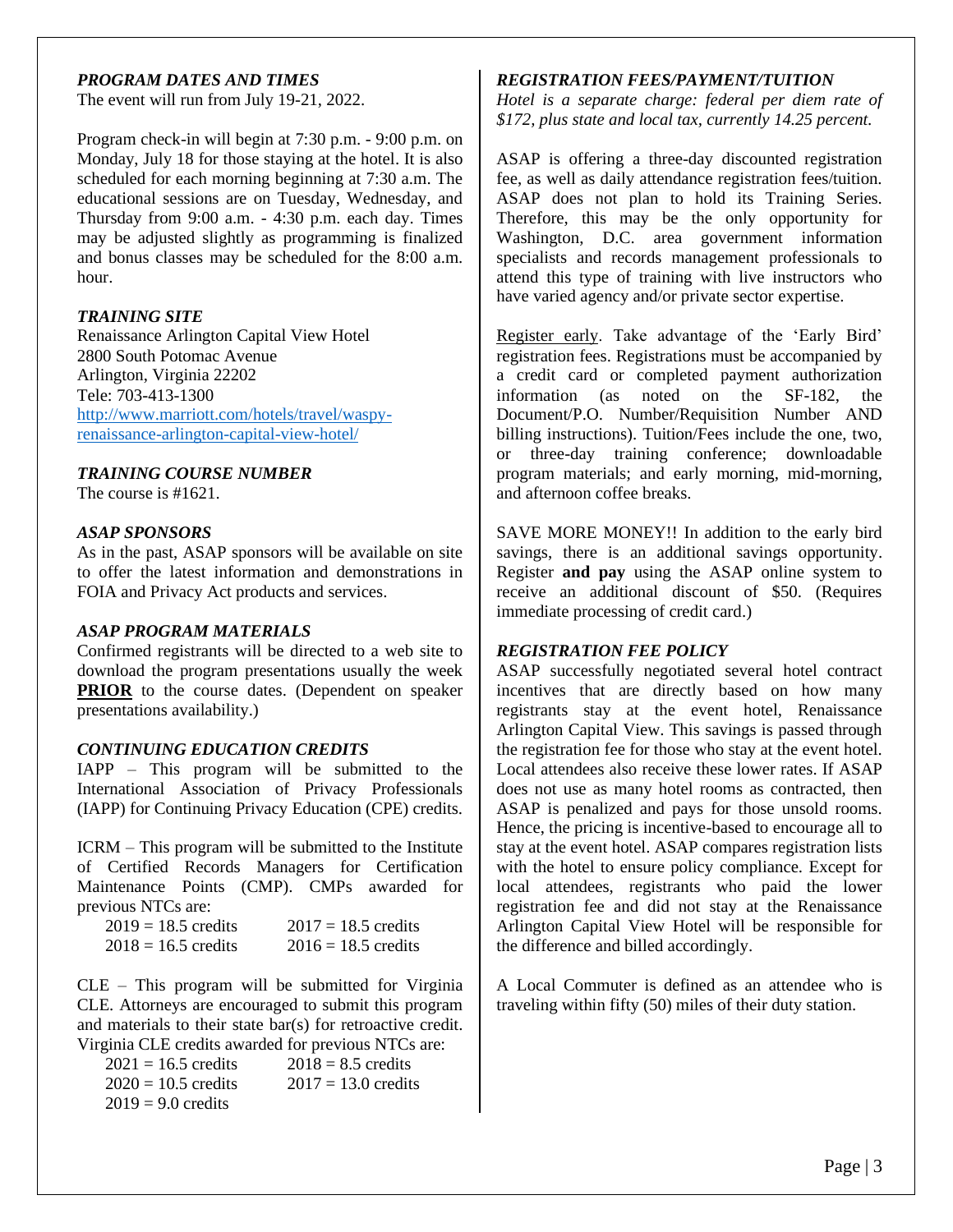### **ASAP National Training Conference Program Fees and Deadlines**

Be sure to read the registration fee policy on the previous page. **Hotel is a separate charge (\$172 per night (per diem), plus 14.25 percent state/local tax)**

**If you are applying for the Virginia CLE, please add an additional \$25 to the total.**

|                                          | <b>On/Before May 5</b> |                   |        | <b>May 6 - July 14</b> |          |          | <b>July 15 - 21</b><br>(Includes Walk-Ins) |                 |        |
|------------------------------------------|------------------------|-------------------|--------|------------------------|----------|----------|--------------------------------------------|-----------------|--------|
|                                          |                        | 1-Day 2-Day 3-Day |        | $1$ -Day               | $2$ -Day | $3$ -Day | $1-Dav$                                    | $ 2-Day $ 3-Day |        |
| <b>MEMBERS</b>                           |                        |                   |        |                        |          |          |                                            |                 |        |
| *Member, Local Commuter                  | \$575                  | \$900             | \$1000 | \$650                  | \$975    | \$1075   | \$800                                      | \$1125          | \$1225 |
| Member, Staying at Event Hotel           | \$575                  | \$900             | \$1000 | \$650                  | \$975    | \$1075   | \$800                                      | \$1125          | \$1225 |
| Member, Staying Elsewhere (Non-local)    | \$775                  | \$1300            | \$1600 | \$850                  | \$1375   | \$1675   | \$1000                                     | \$1525          | \$1875 |
| <b>NON-MEMBERS</b>                       |                        |                   |        |                        |          |          |                                            |                 |        |
| *Nonmember, Local Commuter               | \$625                  | \$1000            | \$1100 | \$700                  | \$1075   | \$1175   | \$850                                      | \$1225          | \$1325 |
| Nonmember, Staying at Event Hotel        | \$625                  | \$1000            | \$1100 | \$700                  | \$1075   | \$1175   | \$850                                      | \$1225          | \$1325 |
| Nonmember, Staying Elsewhere (Non-local) | \$825                  | \$1400            | \$1700 | \$900                  | \$1475   | \$1775   | \$1050                                     | \$1625          | \$1925 |

*REGISTRATION FEE POLICY (continued)*

*Local Commuter is defined as an attendee who is traveling within fifty (50) miles of their duty station*

*\*A*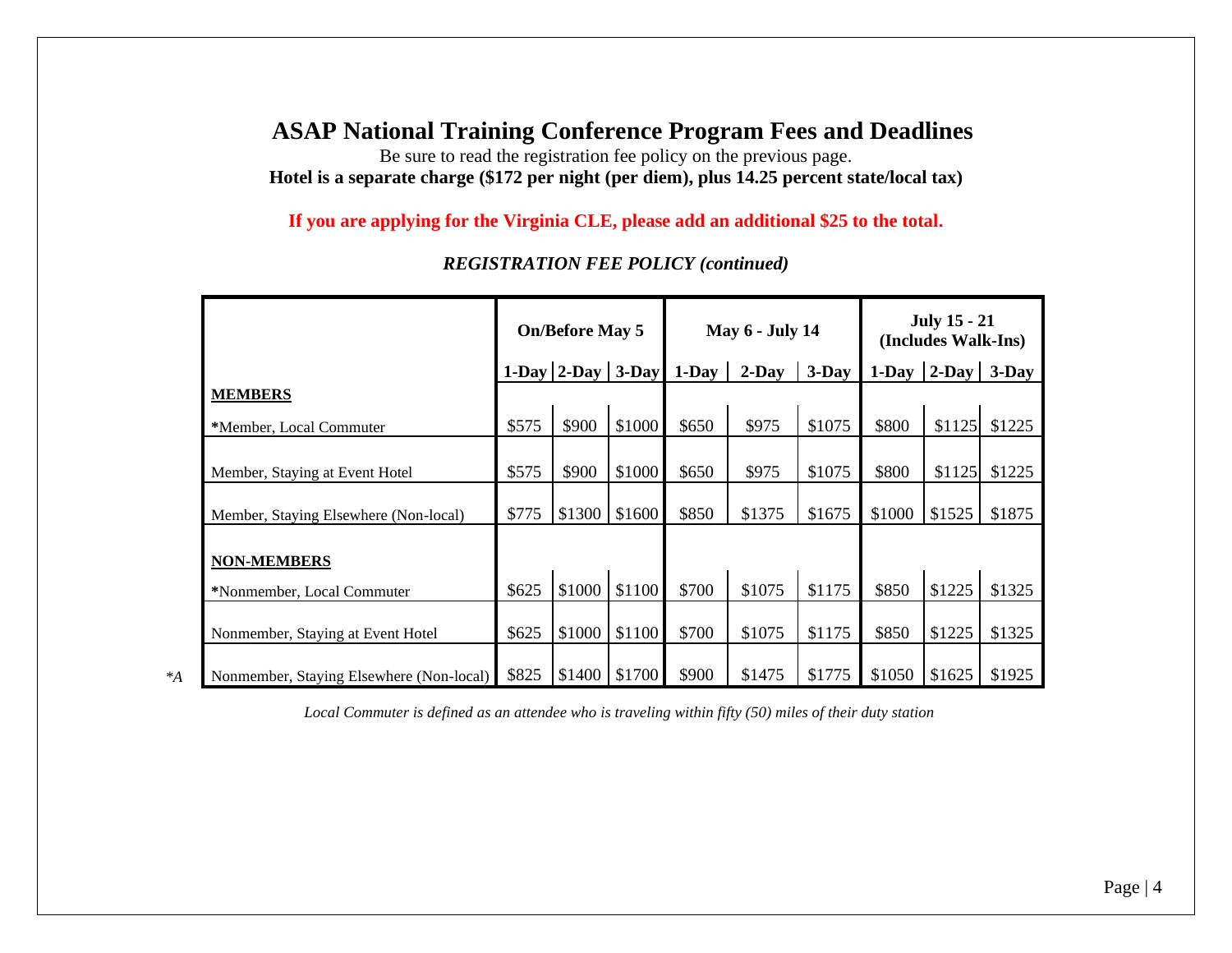#### *HOW TO REGISTER FOR THE TRAINING*

- $\triangleright$  Procedures regarding registration, payment and the cancellation policy are strictly enforced. Please be sure the registrant and cardholder read these procedures and policies before registering to attend.
- ➢ Telephone registrations are **not** accepted.
- ➢ Incomplete registrations will not be processed.
- ➢ Once registered, you are subject to the cancellation policy (see below).
- $\triangleright$  Registrations must be accompanied by a credit card or completed payment authorization information (as noted on the SF-182, the Document/P.O. Number/Requisition Number AND invoicing instructions).
- $\triangleright$  Persons registering in a timely fashion with completed authorizations or payment will receive a confirmation letter from ASAP in addition to the auto-generated submission acknowledgement. ASAP confirmation communiques will be posted on-line as a way for you to ensure you are receiving the information as many agency firewalls block ASAP emails.
- ➢ **ASAP reserves the right to close registration when capacity is reached.**

**Note**: Registrants with ADA needs requiring special equipment should register by July 1, 2022, so that appropriate logistical arrangements may be made. We will do our best to accommodate needs submitted after July 1.

#### **Training Registration Information Sharing** – Please Read

By registering, participants give permission for their names, agency/company affiliation, and city/state location (as submitted for registration purposes or pulled from the database) to be shared among fellow attendees and event sponsors in order to facilitate networking. Registrants also may specifically opt-in for email address sharing. This information is also shared with ASAP board and committee members for analysis purposes. Additionally, by registering, participants give ASAP and sponsors permission to use photographs and video which may include them for marketing purposes including social media marketing. Those who do not wish to have their information included on the roster of attendees or appear in any photos should contact us at [training@accesspro.org.](mailto:asap@accesspro.org)

#### 1. Register and Pay Online

**Save \$50 by using this preferred registration method.** The ASAP registration system is a business design model and assumes that the registrant is also the payer. The registrant must log in and register for the training. Payment information must be entered immediately. (If the cardholder is a different person and in the same location, then the cardholder will complete the payment section themself.) The system will send an acknowledgement to the registrant and a receipt. The receipt does not have credit card numbers. If the cardholder is different from the registrant, it is the registrant's responsibility to forward the receipt to the cardholder. (As a back-up, ASAP can provide a transaction record for the cardholder.) Remember to check junk and spam filters.

 $LOG-IN - The user's log-in is usually the first initial$ followed by the last name, all lower case and all one word. For example, John Doe is jdoe. Use the 'Forgot Password' link to retrieve your password. Having difficulties, or not in the system? Send [training@accesspro.org](mailto:asap@accesspro.org) your first name, last name, and email address. We will set you up. Once you are logged in, please select the menu item for this training course and follow the prompts.

#### 2. Paper Registration

Registrants who must use SF-182s, cardholders needing to process multiple registrants or pay by one lump sum amount, or cardholders in a different location from registrant may submit a paper registration.

Please remove any PII from the forms that is not required for registration and payment purposes. ASAP is a nonprofit association, not a government agency.

Please complete the PDF registration form from the website and fax or electronically submit it to ASAP with payment or SF-182 training authorization. **Registration forms without proper payment authorization and invoicing information will NOT BE ACCEPTED.**

Please allow one to three days for paper processing. Receipts will be emailed to the cardholders upon successful transactions. Email [training@accesspro.org](mailto:asap@accesspro.org) or e-fax to 202-216-9646. If you need to use an analog fax, call us at 202-712-9054 for the number.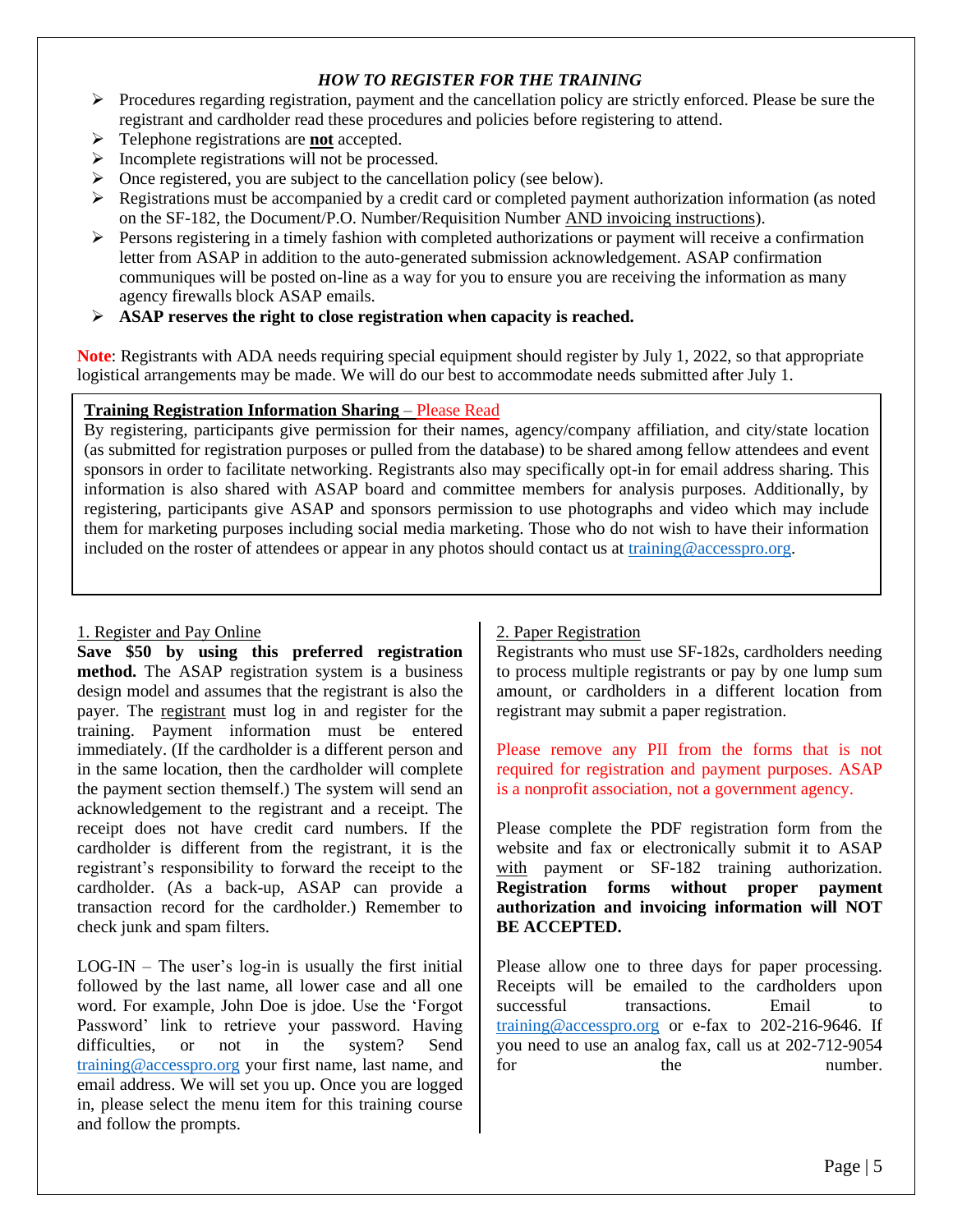VISA, MasterCard, American Express, Government Purchase Cards, and ACH payments are accepted. Checks or money orders should be made payable to the American Society of Access Professionals and sent to:

#### American Society of Access Professionals ATTN: NTC REGISTRATION 11120 20th St., NW Suite 750 Washington, DC 20036-3441

Any difficulties? Contact us at [training@accesspro.org](mailto:asap@accesspro.org) or 202-712-9054. We are happy to help!

**IMPORTANT INFORMATION FOR CREDIT CARD HOLDERS -** For online registrations, credit cards are charged instantaneously, and the registrant receives an auto-generated receipt. It is the responsibility of the registrant to forward the receipt to the cardholder. The receipt does not have credit card numbers. As a backup, ASAP can provide a transaction record for the cardholder. Please check junk or spam folders.

For paper registrations (using the PDF form), credit cards will be charged within one to three days. The system automatically emails receipts to the cardholders when the transaction is processed. Cardholders MUST provide a valid email address. Please double check spam and junk mail folders. **Please review the cancellation policy below BEFORE registering.**

VISA, MasterCard, American Express, Government Purchasing Cards, and ACH payments are accepted.

ASAP is a non-profit, professional membership society, not a government agency. ASAP is coded as a member services organization. Changing credit cards after billing is complete may incur a \$40.00 "reshelving fee" to help defray the cost incurred by the extra transactions. PLEASE make certain that you are using the correct authorized credit card.

If your government card is declined:

1. Please ensure that you have entered the activated card number, expiration data, and CVV code correctly.

2. Check with your agency to see if the card is or can be authorized for our code, which is Member Services Organization

**Helpful Hint:** Travel cards usually receive a decline notice for a member services transaction. Most card holders have no issues once the code authorization is rectified.

Please make certain your fiscal office has the following ASAP information for payment and billing issues.

- ➢ SAM Unique Entity Identifier: ZNQJBKB3W3G1. Look for: American Society of Access Professionals (ASAP)
- ➢ Cage Code: 1QTQ9
- ➢ DUNS number: 184057818
- $\triangleright$  Federal Tax ID number: 54-1152815
- ➢ ASAP is incorporated in the District of Columbia
- $\triangleright$  ASAP is a 501(c)(3) organization

#### *PROGRAM REGISTRATION SUBSTITUTION AND CANCELLATION POLICY*

*For cancellation of your hotel reservation, you must contact the hotel directly. Be sure to get a cancellation number from the hotel.*

Substitutions (one person for all days) are acceptable at any time and should be submitted to the ASAP office in writing if time allows. If time does not allow substitutions at the door will be accepted (one person for all days). Differences in member and nonmember registration fees will be charged.

All cancellations must be made in writing to the ASAP office at training@accesspro.org. Sorry, no exceptions. Cancellations received:

1. through May 31 receive a refund minus a 25 percent administrative fee.

2. through June 30 receive a refund minus a 50 percent administrative fee.

3. after June 30 are non-refundable.

4. If the registration fee is to be invoiced, the amount will reflect the correct applicable cancellation fee.

5. Organizations, agencies or persons submitting one credit card number for billing and then changing credit cards after billing is complete, may incur a \$40.00 reshelving fee to help defray the cost incurred by the extra transactions.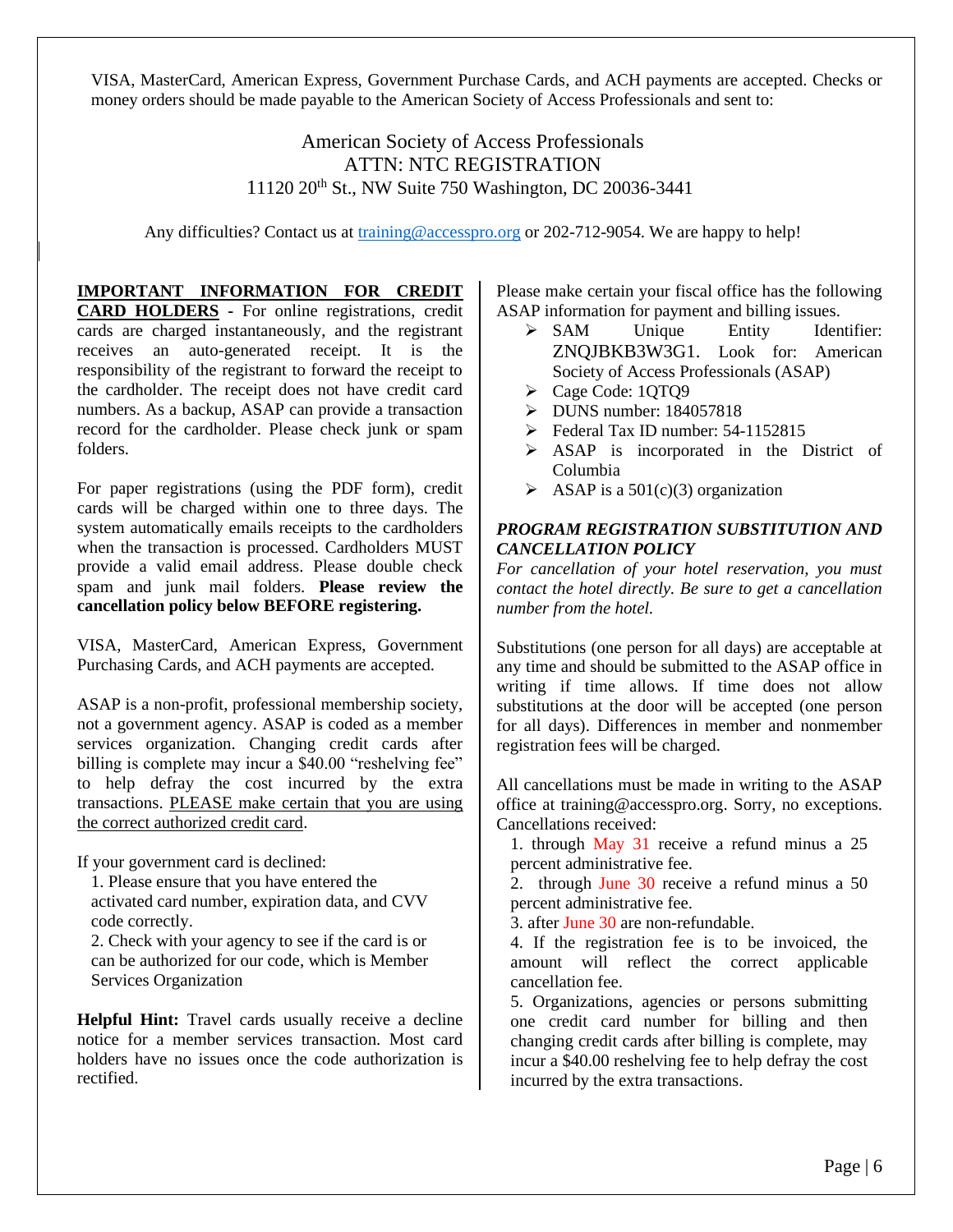#### *HOTEL RATES & RESERVATION PROCEDURES*

The Renaissance Arlington Capital View is offering the 2022 federal **per diem rates of \$172** single or double occupancy per night, plus applicable state, and local taxes, currently 14.25 percent. (Total =  $$196.51$ ) Rates are offered based on availability three days before and three days after the ASAP training conference dates.

#### **Hotel Reservation Deadline: Tuesday, June 21, 2022**

**Or sooner if room block is full.** Reservation requests after June 21 will be taken based on availability, possibly at the group rate.

The ASAP room block is available Sunday, July 17, through Friday, July 22 (checkout on July 23). If you need rooms outside of these dates, the hotel may be able to accommodate you. Availability depends on occupancy and rate. If you have any difficulties securing your preferred dates through the hotel, contact us at [training@accesspro.org.](mailto:asap@accesspro.org) We may be able to help you.

*HELPFUL HINT: In many cases, the hotel will release additional rooms after the deadline, depending upon the hotel's occupancy. If you are beyond the deadline, check with the hotel first to see if you can secure a room at the per diem rate. If not, contact us at [training@accesspro.org,](mailto:asap@accesspro.org) as we may be able to help you.*

#### **To book your hotel room: Visit**

**[https://www.marriott.com/event](https://www.marriott.com/event-reservations/reservation-link.mi?id=1631901364386&key=GRP&app=resvlink)[reservations/reservation](https://www.marriott.com/event-reservations/reservation-link.mi?id=1631901364386&key=GRP&app=resvlink)[link.mi?id=1631901364386&key=GRP&app=resvlin](https://www.marriott.com/event-reservations/reservation-link.mi?id=1631901364386&key=GRP&app=resvlink) [k](https://www.marriott.com/event-reservations/reservation-link.mi?id=1631901364386&key=GRP&app=resvlink)**

to book your hotel room. Alternatively, call the Renaissance Hotel at 1-703-413-1300. Be sure to specify that you need the American Society of Access Professionals (ASAP) room block so that you receive the ASAP rates. The hotel requires a credit card guarantee. The card will be used to guarantee the reservation but will not be charged until you check in to the hotel or within the published cancellation time frame. When making your hotel reservation, please confirm the policy with the reservations clerk. Of course, no-shows will forfeit one night's lodging cost.

#### *ABOUT THE RENAISSANCE ARLINGTON CAPITAL VIEW HOTEL*

The hotel provides an exciting, and environmentally friendly atmosphere that is conducive to learning. The hotel is bright with natural light and has an open and inviting feel. It is designed to combat conference fatigue. The hotel has a fitness center, heated indoor pool and public areas have internet access. (Subject to any COVID-19 restrictions.)

Marriott Awards members receive complimentary basic Wi-Fi in the sleeping room. Others may join Marriott Rewards upon check-in; otherwise, the daily internet fee is \$12.95 per day (fees subject to change).

The hotel website has a lot of helpful information including Marriott's "Commitment to Clean" and tips for the hotel, amenities, and the surrounding area. Please explore the hotel and area by bookmarking and visiting [https://whattoexpect.marriott.com/waspy.](https://whattoexpect.marriott.com/waspy)

**Parking:** On-site parking is \$23 hourly or \$44 daily. Off-site parking (public lots) ranges from \$7.00 hourly to \$17 daily. (Subject to change without notice)

**Shuttle:** An airport shuttle service is provided complimentary to and from Reagan National Airport (DCA) and the Crystal City Metro Station (Blue and Yellow Lines) Please confirm the schedule and status by calling 703 413-1300. There is no shuttle from Washington Dulles International Airport (IAD).

**Smoking:** The hotel is a non-smoking property.

**Hotel Room Taxes: The ASAP group rate is the federal per diem of \$172 plus applicable state and local taxes of 14.25 percent, totaling \$196.51 per night. There are no federal taxes or other hotel fees included in the rate.**

**Hotel Reservation Credit Card Guarantee:** The hotel requires a credit card guarantee. The card will be used to guarantee the reservation but will not be charged until you check in to the hotel or within the published hotel room reservation time frame. When making your hotel reservation, please confirm the policy with the reservations clerk. Of course, no-shows will forfeit one night's lodging cost.

**Early Departure Fee:** If you check-out prior to your reserved checkout date, the hotel may add an early checkout fee to your room charge. To avoid an early checkout fee, advise the hotel at or before check-in of any change in your reservations.

**Check-In/Out Time:** Check-in time is 3:00 p.m. Check-out time is 12:00 p.m. All guests arriving before 3:00 p.m. will be accommodated as rooms become available. The hotel Guest Services Department can arrange to check baggage for those arriving early when rooms are unavailable and for guests attending functions on departure day.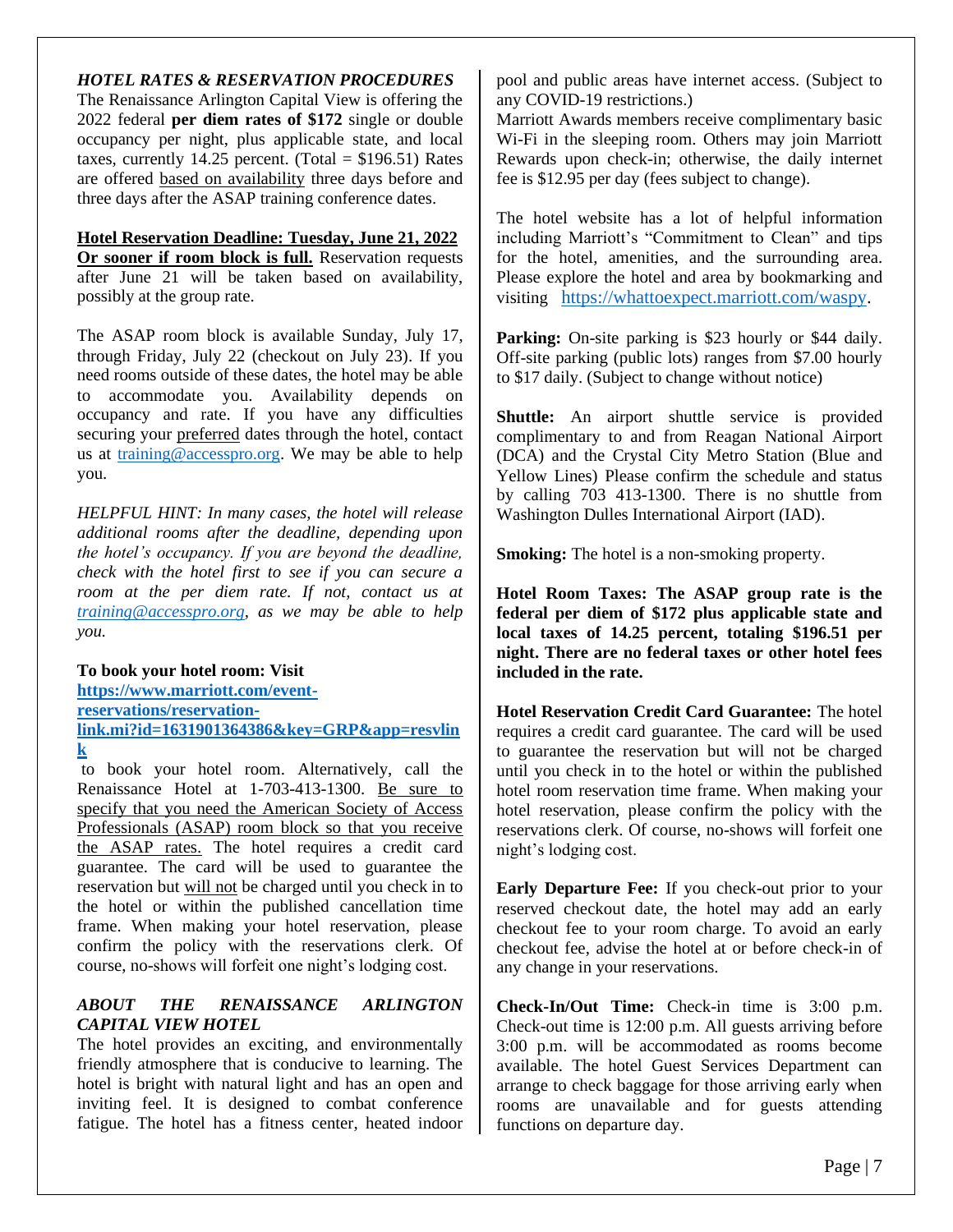#### **Important Deadlines Recap**

#### *FREQUENTLY ASKED QUESTIONS (FAQs)*

#### **How can I join ASAP?**

ASAP is open to all. Again, you can visit [www.accesspro.org](http://www.accesspro.org/) or talk to your friendly ASAP staff member!

#### **How do I get to the hotel from the local area or from the airport?**

You can drive or take the Metrorail to Crystal City (Blue/Yellow lines). The hotel runs a complimentary shuttle to and from the Crystal City Metro Station and Reagan National Airport. Please call 703-413-1300 to confirm shuttle schedules.

#### **Where do I park?**

On-site parking is \$23 hourly or \$44 daily. Off-site parking (public lots) ranges from \$7.00 hourly to \$17 daily. (Subject to change without notice)

#### **What's for lunch each day?**

The current budget does not allow for group lunches. Many affordable lunch options are available within walking distance. We will provide a list of nearby eateries.

#### **Can I come down early to the meeting rooms and get my favorite seat?**

You are requested to honor the times of the events on the training conference program and arrive at the specified times for the daily events. During the early morning hours, ASAP staffers are engaged with the hotel staff coordinating meeting room and audio-visual logistical needs. ASAP staff will be available to help you during the published registration times and throughout the rest of the day.

#### **What's the dress code?**

Business or business-casual attire is appropriate. **Bring a sweater.** Meeting room temperatures vary and are difficult to control.

#### **Can I record the sessions? No, recording of any kind is strictly prohibited.**

#### **Can I use my cell phone during the Training Conference?**

Participants are requested to turn-off cell phone ringers. We all need to monitor the office and home situations. However, it is appreciated if texting and emailing are delayed until official breaks.

#### **How do I receive my Certificate of Attendance?**

At the end of the training day, certificates will be set out for attendees based on their attendance schedule. **Please note** that those attending all three days of training will receive one certificate on the final day.

#### **What else do I need to know?**

Please try to avoid side conversations during the sessions. ASAP sessions are intense and require attendees' undivided attention. The instructors have put a lot of time and energy into their presentations, and it is always more effective when distractions are at a minimum.

#### **Reserved Tables**

The meeting rooms may be set with round tables in the back. These tables are reserved for incoming speakers, board members, and staff who need to slip in and out of the room quietly. Please do not sit at these tables as you will be asked to relocate.